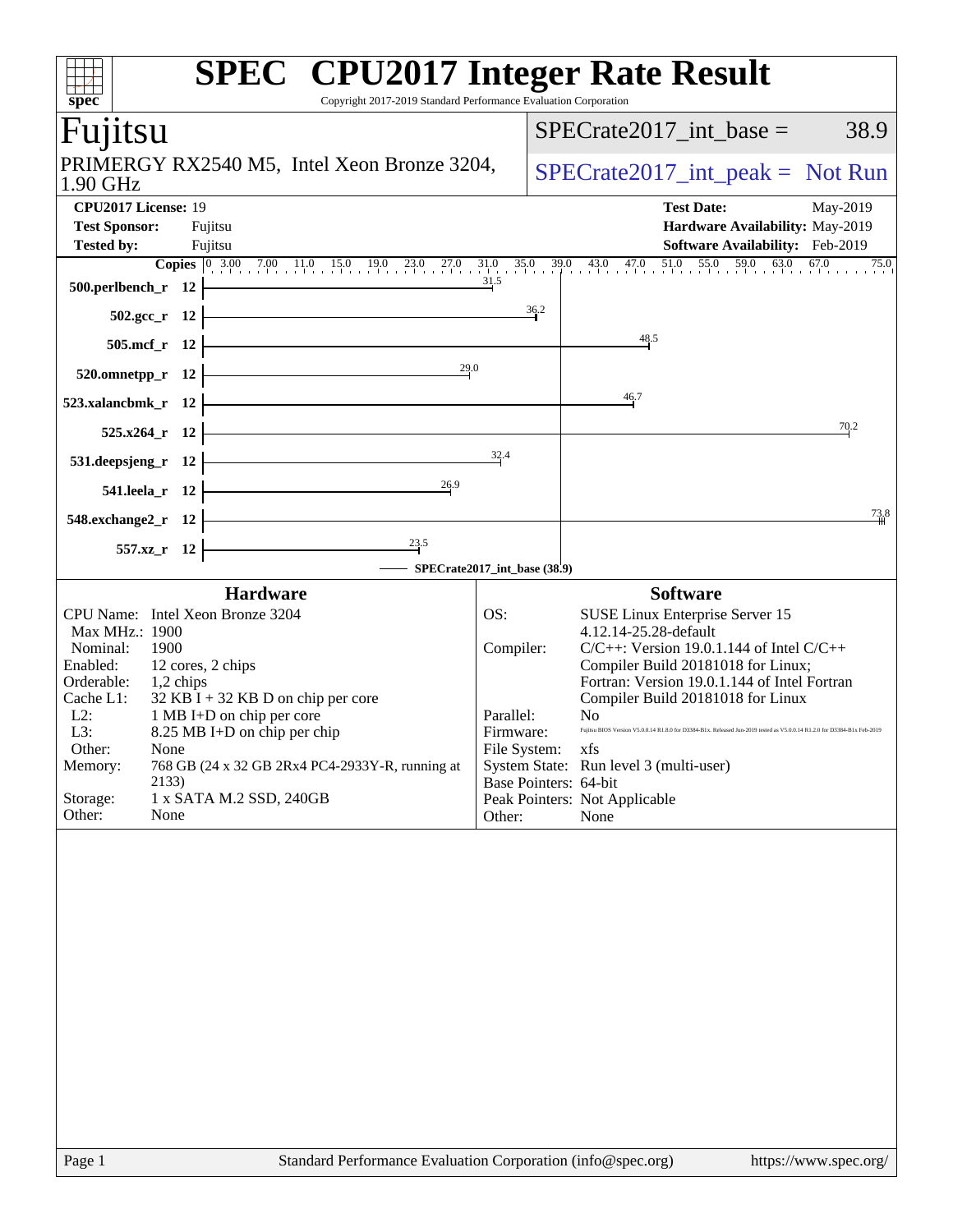Copyright 2017-2019 Standard Performance Evaluation Corporation

## Fujitsu

### 1.90 GHz PRIMERGY RX2540 M5, Intel Xeon Bronze 3204,  $\big|$  SPECrate 2017 int peak = Not Run

SPECrate2017 int\_base =  $38.9$ 

**[CPU2017 License:](http://www.spec.org/auto/cpu2017/Docs/result-fields.html#CPU2017License)** 19 **[Test Date:](http://www.spec.org/auto/cpu2017/Docs/result-fields.html#TestDate)** May-2019 **[Test Sponsor:](http://www.spec.org/auto/cpu2017/Docs/result-fields.html#TestSponsor)** Fujitsu **[Hardware Availability:](http://www.spec.org/auto/cpu2017/Docs/result-fields.html#HardwareAvailability)** May-2019 **[Tested by:](http://www.spec.org/auto/cpu2017/Docs/result-fields.html#Testedby)** Fujitsu **[Software Availability:](http://www.spec.org/auto/cpu2017/Docs/result-fields.html#SoftwareAvailability)** Feb-2019

## **[Results Table](http://www.spec.org/auto/cpu2017/Docs/result-fields.html#ResultsTable)**

|                             |               |                |                | <b>Base</b>    |       |                |       |               |                |              | <b>Peak</b>    |              |                |              |
|-----------------------------|---------------|----------------|----------------|----------------|-------|----------------|-------|---------------|----------------|--------------|----------------|--------------|----------------|--------------|
| <b>Benchmark</b>            | <b>Copies</b> | <b>Seconds</b> | Ratio          | <b>Seconds</b> | Ratio | <b>Seconds</b> | Ratio | <b>Copies</b> | <b>Seconds</b> | <b>Ratio</b> | <b>Seconds</b> | <b>Ratio</b> | <b>Seconds</b> | <b>Ratio</b> |
| 500.perlbench_r             | 12            | 608            | 31.4           | 607            | 31.5  | 607            | 31.5  |               |                |              |                |              |                |              |
| $502.\text{gcc}_r$          | 12            | 470            | 36.2           | 469            | 36.2  | 470            | 36.1  |               |                |              |                |              |                |              |
| $505$ .mcf r                | 12            | 400            | 48.5           | 400            | 48.4  | 400            | 48.5  |               |                |              |                |              |                |              |
| 520.omnetpp_r               | 12            | 543            | 29.0           | 544            | 28.9  | 544            | 29.0  |               |                |              |                |              |                |              |
| 523.xalancbmk r             | 12            | 271            | 46.8           | 271            | 46.7  | 271            | 46.7  |               |                |              |                |              |                |              |
| 525.x264 r                  | 12            | 299            | 70.2           | 299            | 70.2  | 299            | 70.2  |               |                |              |                |              |                |              |
| 531.deepsjeng_r             | 12            | 425            | 32.4           | 425            | 32.4  | 425            | 32.4  |               |                |              |                |              |                |              |
| 541.leela r                 | 12            | 739            | 26.9           | 740            | 26.9  | 739            | 26.9  |               |                |              |                |              |                |              |
| 548.exchange2_r             | 12            | 428            | 73.5           | 426            | 73.8  | 425            | 74.0  |               |                |              |                |              |                |              |
| 557.xz r                    | 12            | 552            | 23.5           | 553            | 23.5  | 553            | 23.5  |               |                |              |                |              |                |              |
| $SPECrate2017$ int base =   |               |                | 38.9           |                |       |                |       |               |                |              |                |              |                |              |
| $SPECrate2017\_int\_peak =$ |               |                | <b>Not Run</b> |                |       |                |       |               |                |              |                |              |                |              |

Results appear in the [order in which they were run](http://www.spec.org/auto/cpu2017/Docs/result-fields.html#RunOrder). Bold underlined text [indicates a median measurement](http://www.spec.org/auto/cpu2017/Docs/result-fields.html#Median).

## **[Submit Notes](http://www.spec.org/auto/cpu2017/Docs/result-fields.html#SubmitNotes)**

 The numactl mechanism was used to bind copies to processors. The config file option 'submit' was used to generate numactl commands to bind each copy to a specific processor. For details, please see the config file.

## **[Operating System Notes](http://www.spec.org/auto/cpu2017/Docs/result-fields.html#OperatingSystemNotes)**

 Stack size set to unlimited using "ulimit -s unlimited" Kernel Boot Parameter set with : nohz\_full=1-11

### **[General Notes](http://www.spec.org/auto/cpu2017/Docs/result-fields.html#GeneralNotes)**

Environment variables set by runcpu before the start of the run: LD\_LIBRARY\_PATH = "/home/Benchmark/speccpu2017-1.0.5/lib/intel64"

 Binaries compiled on a system with 1x Intel Core i9-7900X CPU + 32GB RAM memory using Redhat Enterprise Linux 7.5 Transparent Huge Pages enabled by default Prior to runcpu invocation Filesystem page cache synced and cleared with: sync; echo 3 > /proc/sys/vm/drop\_caches runcpu command invoked through numactl i.e.: numactl --interleave=all runcpu <etc> NA: The test sponsor attests, as of date of publication, that CVE-2017-5754 (Meltdown) is mitigated in the system as tested and documented. Yes: The test sponsor attests, as of date of publication, that CVE-2017-5753 (Spectre variant 1) is mitigated in the system as tested and documented.

**(Continued on next page)**

| Page 2 | Standard Performance Evaluation Corporation (info@spec.org) | https://www.spec.org/ |
|--------|-------------------------------------------------------------|-----------------------|

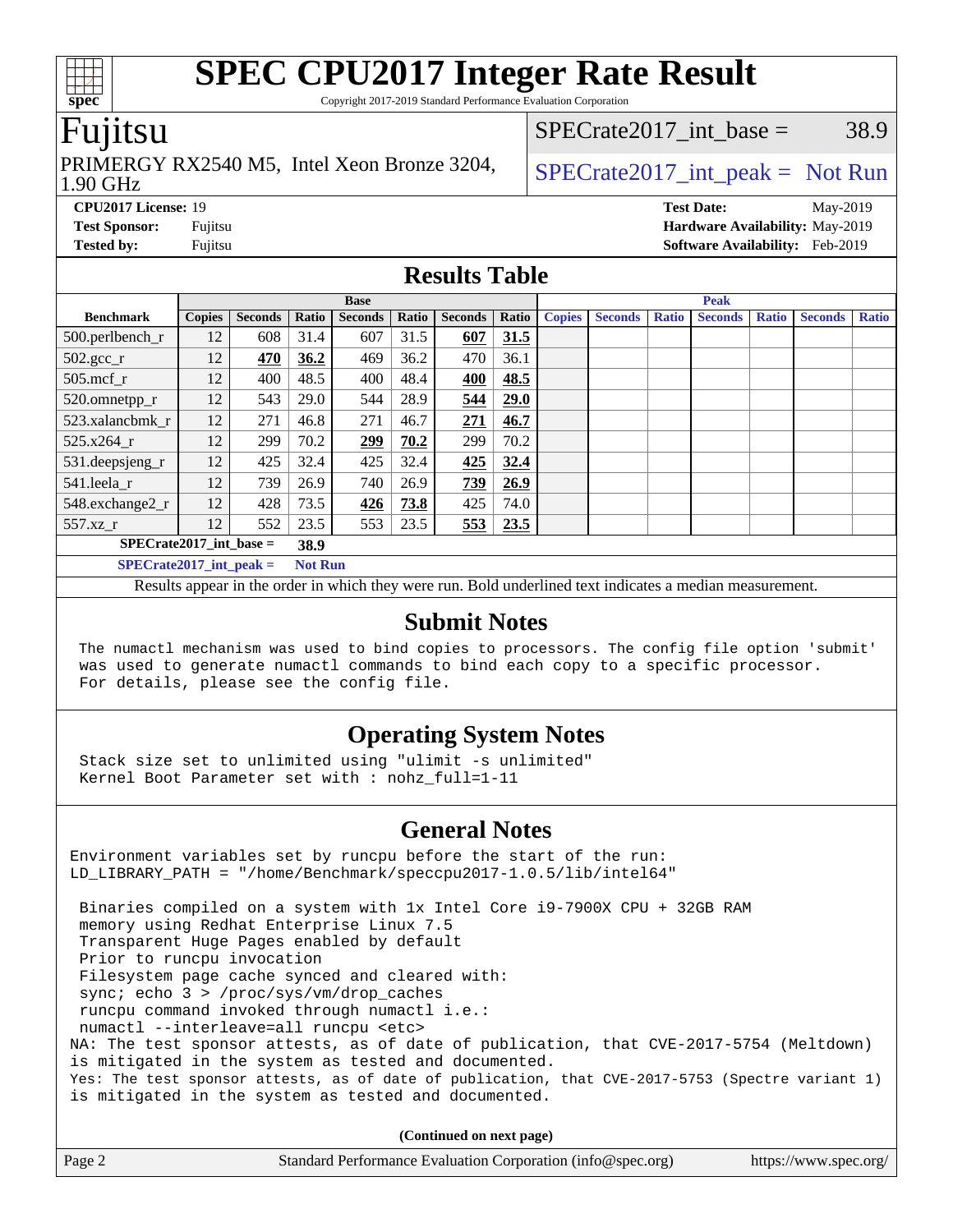Copyright 2017-2019 Standard Performance Evaluation Corporation

## Fujitsu

**[spec](http://www.spec.org/)**

 $+\ +$ 

1.90 GHz PRIMERGY RX2540 M5, Intel Xeon Bronze 3204,  $\big|$  SPECrate 2017 int peak = Not Run

 $SPECTate2017\_int\_base = 38.9$ 

**[CPU2017 License:](http://www.spec.org/auto/cpu2017/Docs/result-fields.html#CPU2017License)** 19 **[Test Date:](http://www.spec.org/auto/cpu2017/Docs/result-fields.html#TestDate)** May-2019 **[Test Sponsor:](http://www.spec.org/auto/cpu2017/Docs/result-fields.html#TestSponsor)** Fujitsu **[Hardware Availability:](http://www.spec.org/auto/cpu2017/Docs/result-fields.html#HardwareAvailability)** May-2019 **[Tested by:](http://www.spec.org/auto/cpu2017/Docs/result-fields.html#Testedby)** Fujitsu **[Software Availability:](http://www.spec.org/auto/cpu2017/Docs/result-fields.html#SoftwareAvailability)** Feb-2019

## **[General Notes \(Continued\)](http://www.spec.org/auto/cpu2017/Docs/result-fields.html#GeneralNotes)**

Yes: The test sponsor attests, as of date of publication, that CVE-2017-5715 (Spectre variant 2) is mitigated in the system as tested and documented.

## **[Platform Notes](http://www.spec.org/auto/cpu2017/Docs/result-fields.html#PlatformNotes)**

Page 3 Standard Performance Evaluation Corporation [\(info@spec.org\)](mailto:info@spec.org) <https://www.spec.org/> BIOS configuration: Patrol Scrub = Disabled WR CRC feature Control = Disabled DCU Ip Prefetcher = Disabled DCU Streamer Prefetcher = Disabled Stale AtoS = Enable Fan Control = Full Sysinfo program /home/Benchmark/speccpu2017-1.0.5/bin/sysinfo Rev: r5974 of 2018-05-19 9bcde8f2999c33d61f64985e45859ea9 running on RX2540M5 Mon May 20 11:07:53 2019 SUT (System Under Test) info as seen by some common utilities. For more information on this section, see <https://www.spec.org/cpu2017/Docs/config.html#sysinfo> From /proc/cpuinfo model name : Intel(R) Xeon(R) Bronze 3204 CPU @ 1.90GHz 2 "physical id"s (chips) 12 "processors" cores, siblings (Caution: counting these is hw and system dependent. The following excerpts from /proc/cpuinfo might not be reliable. Use with caution.) cpu cores : 6 siblings : 6 physical 0: cores 0 1 2 3 4 5 physical 1: cores 0 1 2 3 4 5 From lscpu: Architecture: x86\_64 CPU op-mode(s): 32-bit, 64-bit Byte Order: Little Endian  $CPU(s):$  12 On-line CPU(s) list: 0-11 Thread(s) per core: 1 Core(s) per socket: 6 Socket(s): 2 NUMA node(s): 2 Vendor ID: GenuineIntel CPU family: 6 Model: 85 Model name: Intel(R) Xeon(R) Bronze 3204 CPU @ 1.90GHz Stepping: 6 **(Continued on next page)**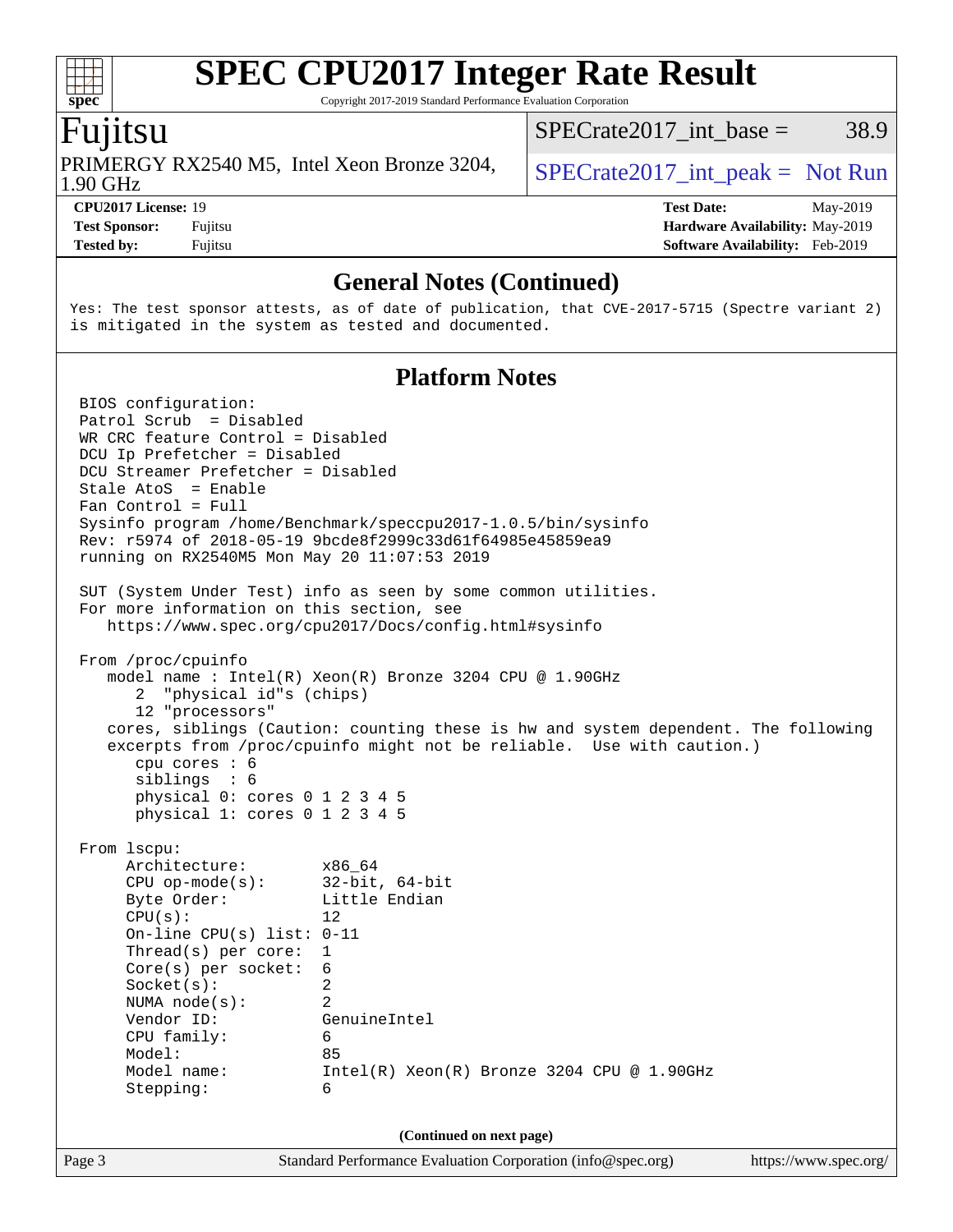Copyright 2017-2019 Standard Performance Evaluation Corporation

## Fujitsu

**[spec](http://www.spec.org/)**

1.90 GHz PRIMERGY RX2540 M5, Intel Xeon Bronze 3204,  $\big|$  SPECrate 2017 int peak = Not Run

 $SPECTate2017\_int\_base = 38.9$ 

**[CPU2017 License:](http://www.spec.org/auto/cpu2017/Docs/result-fields.html#CPU2017License)** 19 **[Test Date:](http://www.spec.org/auto/cpu2017/Docs/result-fields.html#TestDate)** May-2019 **[Test Sponsor:](http://www.spec.org/auto/cpu2017/Docs/result-fields.html#TestSponsor)** Fujitsu **[Hardware Availability:](http://www.spec.org/auto/cpu2017/Docs/result-fields.html#HardwareAvailability)** May-2019 **[Tested by:](http://www.spec.org/auto/cpu2017/Docs/result-fields.html#Testedby)** Fujitsu **Fugital Example 2019 [Software Availability:](http://www.spec.org/auto/cpu2017/Docs/result-fields.html#SoftwareAvailability)** Feb-2019

## **[Platform Notes \(Continued\)](http://www.spec.org/auto/cpu2017/Docs/result-fields.html#PlatformNotes)**

| CPU MHz:               | 1900.000      |
|------------------------|---------------|
| $CPIJ$ max $MHz$ :     | 1900.0000     |
| CPU min MHz:           | 800.0000      |
| BogoMIPS:              | 3800.00       |
| Virtualization:        | $VT - x$      |
| $L1d$ cache:           | 32K           |
| Lli cache:             | 32K           |
| $L2$ cache:            | 1024K         |
| $L3$ cache:            | 8448K         |
| NUMA $node0$ $CPU(s):$ | $0 - 5$       |
| NUMA node1 CPU(s):     | $6 - 11$      |
| --                     | $\sim$ $\sim$ |

 Flags: fpu vme de pse tsc msr pae mce cx8 apic sep mtrr pge mca cmov pat pse36 clflush dts acpi mmx fxsr sse sse2 ss ht tm pbe syscall nx pdpe1gb rdtscp lm constant\_tsc art arch\_perfmon pebs bts rep\_good nopl xtopology nonstop\_tsc cpuid aperfmperf pni pclmulqdq dtes64 monitor ds\_cpl vmx smx est tm2 ssse3 sdbg fma cx16 xtpr pdcm pcid dca sse4\_1 sse4\_2 x2apic movbe popcnt tsc\_deadline\_timer aes xsave avx f16c rdrand lahf\_lm abm 3dnowprefetch cpuid\_fault epb cat\_l3 cdp\_l3 invpcid\_single ssbd mba ibrs ibpb stibp ibrs\_enhanced tpr\_shadow vnmi flexpriority ept vpid fsgsbase tsc\_adjust bmi1 hle avx2 smep bmi2 erms invpcid rtm cqm mpx rdt\_a avx512f avx512dq rdseed adx smap clflushopt clwb intel\_pt avx512cd avx512bw avx512vl xsaveopt xsavec xgetbv1 xsaves cqm\_llc cqm\_occup\_llc cqm\_mbm\_total cqm\_mbm\_local dtherm arat pln pts hwp hwp\_act\_window hwp\_epp hwp\_pkg\_req pku ospke avx512\_vnni flush\_l1d arch\_capabilities

```
 /proc/cpuinfo cache data
cache size : 8448 KB
```
 From numactl --hardware WARNING: a numactl 'node' might or might not correspond to a physical chip. available: 2 nodes (0-1) node 0 cpus: 0 1 2 3 4 5 node 0 size: 385476 MB node 0 free: 385015 MB node 1 cpus: 6 7 8 9 10 11 node 1 size: 386859 MB node 1 free: 386405 MB node distances: node 0 1 0: 10 21 1: 21 10 From /proc/meminfo MemTotal: 790871992 kB HugePages\_Total: 0 Hugepagesize: 2048 kB From /etc/\*release\* /etc/\*version\*

**(Continued on next page)**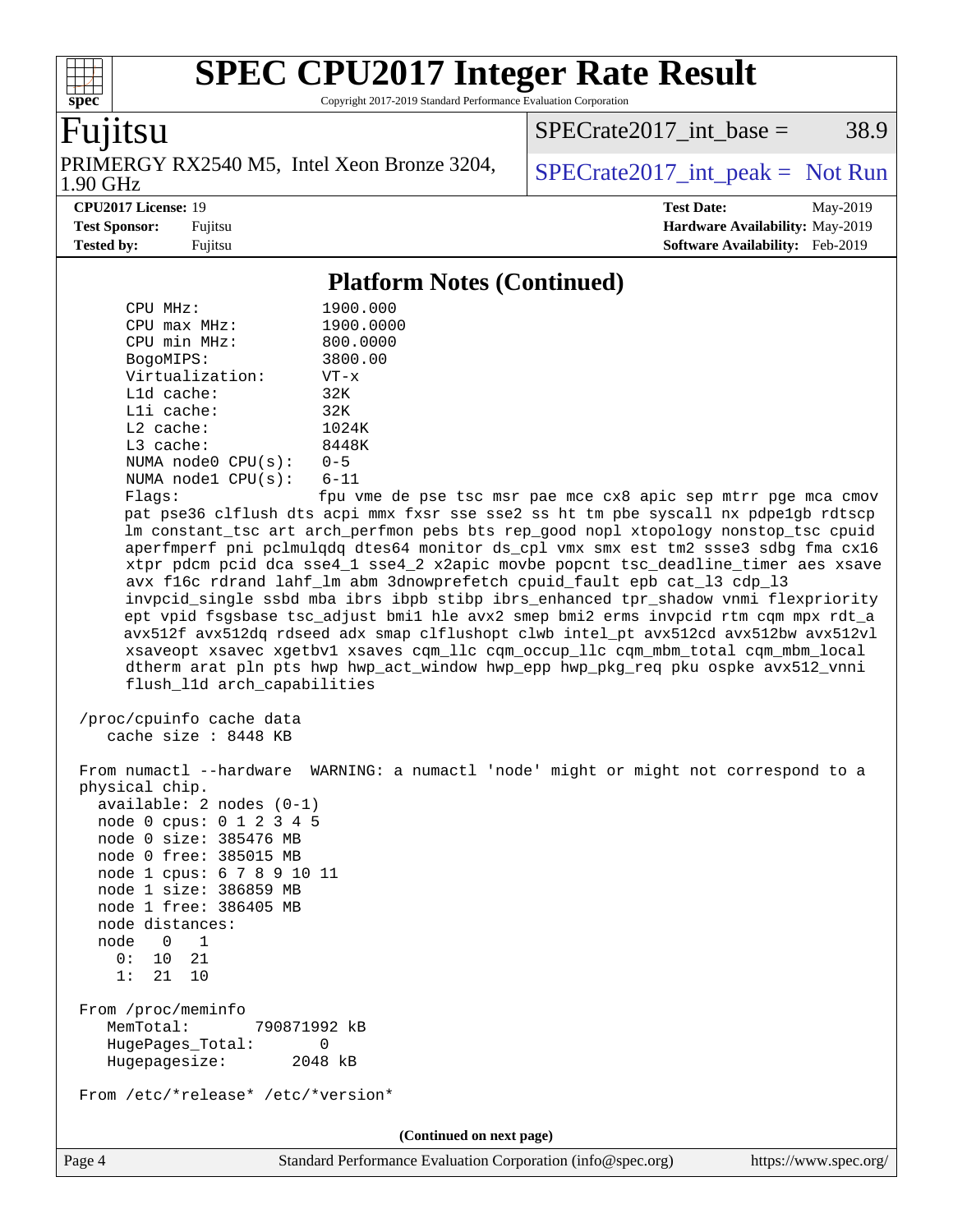Copyright 2017-2019 Standard Performance Evaluation Corporation

## Fujitsu

**[spec](http://www.spec.org/)**

1.90 GHz PRIMERGY RX2540 M5, Intel Xeon Bronze 3204,  $\big|$  SPECrate 2017 int peak = Not Run

SPECrate2017 int\_base =  $38.9$ 

**[CPU2017 License:](http://www.spec.org/auto/cpu2017/Docs/result-fields.html#CPU2017License)** 19 **[Test Date:](http://www.spec.org/auto/cpu2017/Docs/result-fields.html#TestDate)** May-2019 **[Test Sponsor:](http://www.spec.org/auto/cpu2017/Docs/result-fields.html#TestSponsor)** Fujitsu **[Hardware Availability:](http://www.spec.org/auto/cpu2017/Docs/result-fields.html#HardwareAvailability)** May-2019 **[Tested by:](http://www.spec.org/auto/cpu2017/Docs/result-fields.html#Testedby)** Fujitsu **[Software Availability:](http://www.spec.org/auto/cpu2017/Docs/result-fields.html#SoftwareAvailability)** Feb-2019

## **[Platform Notes \(Continued\)](http://www.spec.org/auto/cpu2017/Docs/result-fields.html#PlatformNotes)**

 os-release: NAME="SLES" VERSION="15" VERSION\_ID="15" PRETTY\_NAME="SUSE Linux Enterprise Server 15" ID="sles" ID\_LIKE="suse" ANSI\_COLOR="0;32" CPE\_NAME="cpe:/o:suse:sles:15" uname -a: Linux RX2540M5 4.12.14-25.28-default #1 SMP Wed Jan 16 20:00:47 UTC 2019 (dd6077c) x86\_64 x86\_64 x86\_64 GNU/Linux Kernel self-reported vulnerability status: CVE-2017-5754 (Meltdown): Not affected CVE-2017-5753 (Spectre variant 1): Mitigation: \_\_user pointer sanitization CVE-2017-5715 (Spectre variant 2): Mitigation: Enhanced IBRS, IBPB: conditional, RSB filling run-level 3 May 20 11:06 SPEC is set to: /home/Benchmark/speccpu2017-1.0.5 Filesystem Type Size Used Avail Use% Mounted on /dev/sda5 xfs 191G 57G 135G 30% /home Additional information from dmidecode follows. WARNING: Use caution when you interpret this section. The 'dmidecode' program reads system data which is "intended to allow hardware to be accurately determined", but the intent may not be met, as there are frequent changes to hardware, firmware, and the "DMTF SMBIOS" standard. BIOS FUJITSU // American Megatrends Inc. V5.0.0.14 R1.2.0 for D3384-B1x 02/28/2019 Memory: 24x Samsung M393A4K40CB2-CVF 32 GB 2 rank 2933, configured at 2133 (End of data from sysinfo program) **[Compiler Version Notes](http://www.spec.org/auto/cpu2017/Docs/result-fields.html#CompilerVersionNotes)** ============================================================================== CC 500.perlbench\_r(base) 502.gcc\_r(base) 505.mcf\_r(base) 525.x264\_r(base) 557.xz\_r(base) ------------------------------------------------------------------------------ Intel(R) C Intel(R) 64 Compiler for applications running on Intel(R)  $64$ , Version 19.0.1.144 Build 20181018

**(Continued on next page)**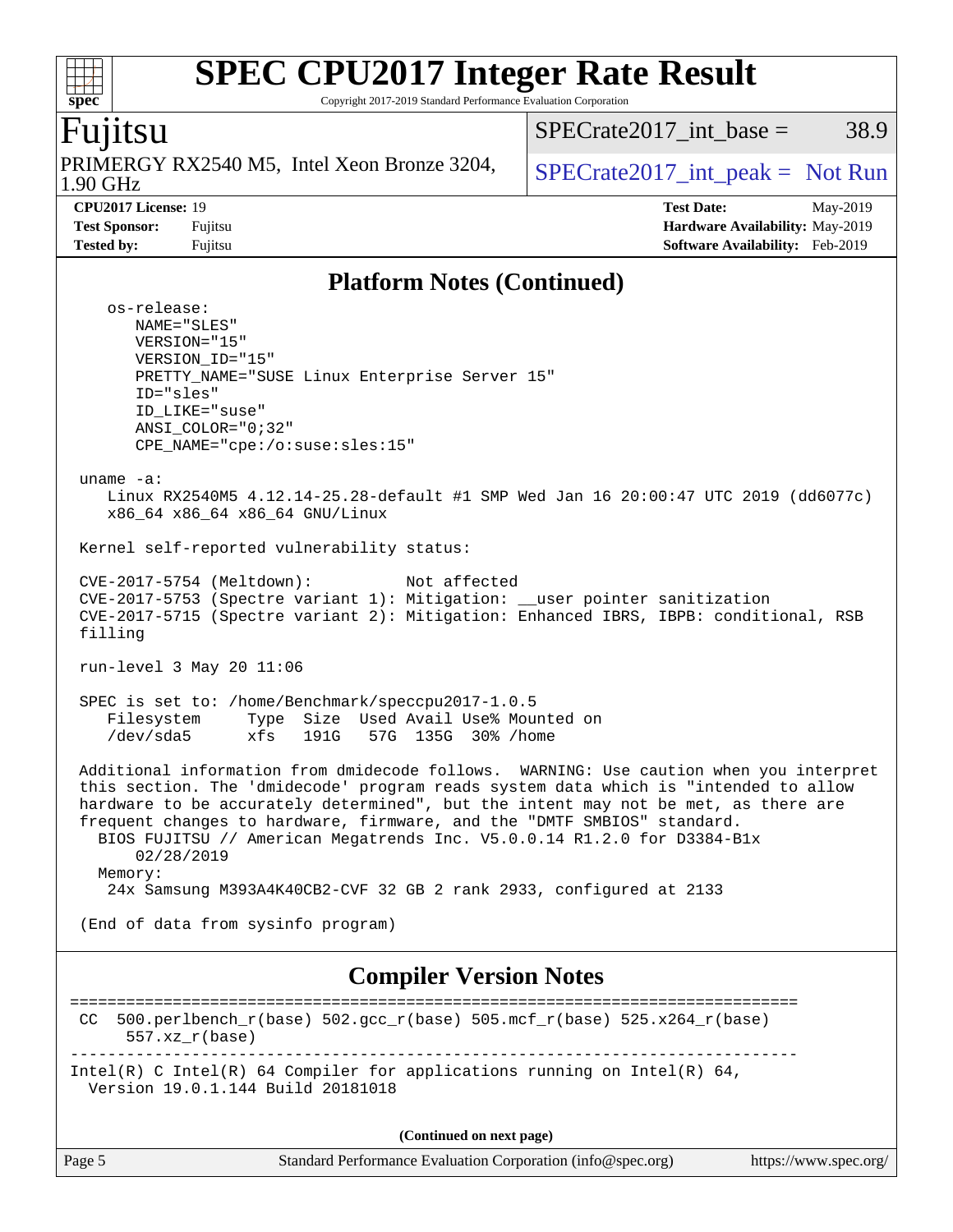Copyright 2017-2019 Standard Performance Evaluation Corporation

## Fujitsu

**[spec](http://www.spec.org/)**

 $\pm\pm\prime$ 

1.90 GHz PRIMERGY RX2540 M5, Intel Xeon Bronze 3204,  $\big|$  SPECrate 2017 int peak = Not Run

 $SPECTate2017\_int\_base = 38.9$ 

| $CI Q = 1 / LICUSC. 17$ |         |
|-------------------------|---------|
| <b>Test Sponsor:</b>    | Fujits  |
| <b>Tested by:</b>       | Fujitsu |

**[CPU2017 License:](http://www.spec.org/auto/cpu2017/Docs/result-fields.html#CPU2017License)** 19 **[Test Date:](http://www.spec.org/auto/cpu2017/Docs/result-fields.html#TestDate)** May-2019 **[Test Sponsor:](http://www.spec.org/auto/cpu2017/Docs/result-fields.html#TestSponsor) Fujitsu Except Sponsor: Fujitsu [Hardware Availability:](http://www.spec.org/auto/cpu2017/Docs/result-fields.html#HardwareAvailability)** May-2019 **[Tested by:](http://www.spec.org/auto/cpu2017/Docs/result-fields.html#Testedby)** Fundamental by: **[Software Availability:](http://www.spec.org/auto/cpu2017/Docs/result-fields.html#SoftwareAvailability)** Feb-2019

## **[Compiler Version Notes \(Continued\)](http://www.spec.org/auto/cpu2017/Docs/result-fields.html#CompilerVersionNotes)**

| Copyright (C) 1985-2018 Intel Corporation. All rights reserved.                                                                                                                          |
|------------------------------------------------------------------------------------------------------------------------------------------------------------------------------------------|
| CXXC 520.omnetpp_r(base) 523.xalancbmk_r(base) 531.deepsjeng_r(base)<br>$541.$ leela r(base)                                                                                             |
| Intel(R) $C++$ Intel(R) 64 Compiler for applications running on Intel(R) 64,<br>Version 19.0.1.144 Build 20181018<br>Copyright (C) 1985-2018 Intel Corporation. All rights reserved.     |
| FC 548. exchange2 r(base)                                                                                                                                                                |
| $Intel(R)$ Fortran Intel(R) 64 Compiler for applications running on Intel(R)<br>64, Version 19.0.1.144 Build 20181018<br>Copyright (C) 1985-2018 Intel Corporation. All rights reserved. |

## **[Base Compiler Invocation](http://www.spec.org/auto/cpu2017/Docs/result-fields.html#BaseCompilerInvocation)**

[C benchmarks](http://www.spec.org/auto/cpu2017/Docs/result-fields.html#Cbenchmarks): [icc -m64 -std=c11](http://www.spec.org/cpu2017/results/res2019q2/cpu2017-20190527-14834.flags.html#user_CCbase_intel_icc_64bit_c11_33ee0cdaae7deeeab2a9725423ba97205ce30f63b9926c2519791662299b76a0318f32ddfffdc46587804de3178b4f9328c46fa7c2b0cd779d7a61945c91cd35)

[C++ benchmarks:](http://www.spec.org/auto/cpu2017/Docs/result-fields.html#CXXbenchmarks) [icpc -m64](http://www.spec.org/cpu2017/results/res2019q2/cpu2017-20190527-14834.flags.html#user_CXXbase_intel_icpc_64bit_4ecb2543ae3f1412ef961e0650ca070fec7b7afdcd6ed48761b84423119d1bf6bdf5cad15b44d48e7256388bc77273b966e5eb805aefd121eb22e9299b2ec9d9)

[Fortran benchmarks](http://www.spec.org/auto/cpu2017/Docs/result-fields.html#Fortranbenchmarks): [ifort -m64](http://www.spec.org/cpu2017/results/res2019q2/cpu2017-20190527-14834.flags.html#user_FCbase_intel_ifort_64bit_24f2bb282fbaeffd6157abe4f878425411749daecae9a33200eee2bee2fe76f3b89351d69a8130dd5949958ce389cf37ff59a95e7a40d588e8d3a57e0c3fd751)

# **[Base Portability Flags](http://www.spec.org/auto/cpu2017/Docs/result-fields.html#BasePortabilityFlags)**

 500.perlbench\_r: [-DSPEC\\_LP64](http://www.spec.org/cpu2017/results/res2019q2/cpu2017-20190527-14834.flags.html#b500.perlbench_r_basePORTABILITY_DSPEC_LP64) [-DSPEC\\_LINUX\\_X64](http://www.spec.org/cpu2017/results/res2019q2/cpu2017-20190527-14834.flags.html#b500.perlbench_r_baseCPORTABILITY_DSPEC_LINUX_X64) 502.gcc\_r: [-DSPEC\\_LP64](http://www.spec.org/cpu2017/results/res2019q2/cpu2017-20190527-14834.flags.html#suite_basePORTABILITY502_gcc_r_DSPEC_LP64) 505.mcf\_r: [-DSPEC\\_LP64](http://www.spec.org/cpu2017/results/res2019q2/cpu2017-20190527-14834.flags.html#suite_basePORTABILITY505_mcf_r_DSPEC_LP64) 520.omnetpp\_r: [-DSPEC\\_LP64](http://www.spec.org/cpu2017/results/res2019q2/cpu2017-20190527-14834.flags.html#suite_basePORTABILITY520_omnetpp_r_DSPEC_LP64) 523.xalancbmk\_r: [-DSPEC\\_LP64](http://www.spec.org/cpu2017/results/res2019q2/cpu2017-20190527-14834.flags.html#suite_basePORTABILITY523_xalancbmk_r_DSPEC_LP64) [-DSPEC\\_LINUX](http://www.spec.org/cpu2017/results/res2019q2/cpu2017-20190527-14834.flags.html#b523.xalancbmk_r_baseCXXPORTABILITY_DSPEC_LINUX) 525.x264\_r: [-DSPEC\\_LP64](http://www.spec.org/cpu2017/results/res2019q2/cpu2017-20190527-14834.flags.html#suite_basePORTABILITY525_x264_r_DSPEC_LP64) 531.deepsjeng\_r: [-DSPEC\\_LP64](http://www.spec.org/cpu2017/results/res2019q2/cpu2017-20190527-14834.flags.html#suite_basePORTABILITY531_deepsjeng_r_DSPEC_LP64) 541.leela\_r: [-DSPEC\\_LP64](http://www.spec.org/cpu2017/results/res2019q2/cpu2017-20190527-14834.flags.html#suite_basePORTABILITY541_leela_r_DSPEC_LP64) 548.exchange2\_r: [-DSPEC\\_LP64](http://www.spec.org/cpu2017/results/res2019q2/cpu2017-20190527-14834.flags.html#suite_basePORTABILITY548_exchange2_r_DSPEC_LP64) 557.xz\_r: [-DSPEC\\_LP64](http://www.spec.org/cpu2017/results/res2019q2/cpu2017-20190527-14834.flags.html#suite_basePORTABILITY557_xz_r_DSPEC_LP64)